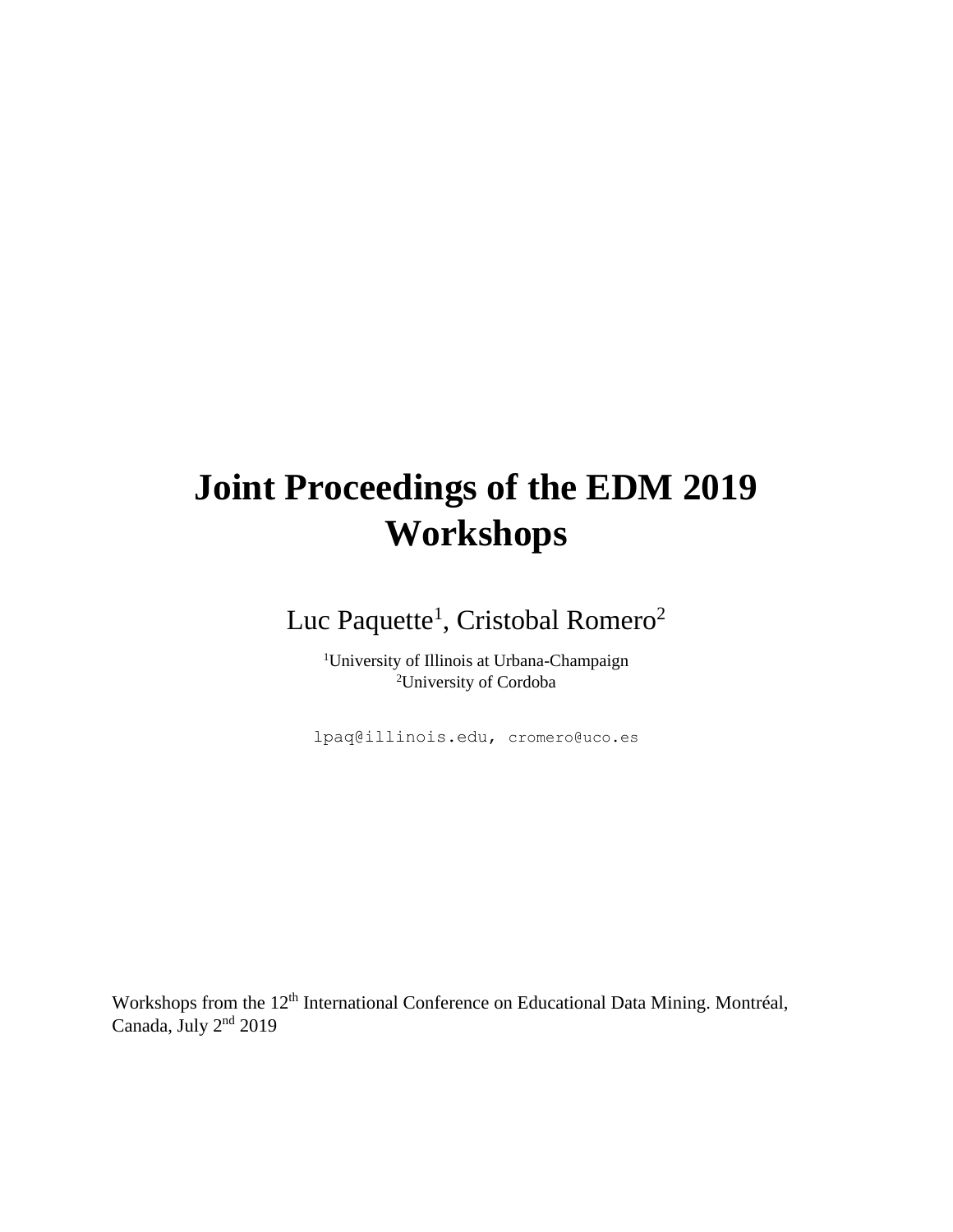This volume put together a series of papers presented at three workshops hosted at the  $12<sup>th</sup>$  International Conference on Educational Data Mining (EDM) in 2019. The editors of the volume would like to acknowledge the essential work of each of the workshops organizers and program committee members who contributed to reviewing and selecting the papers published in this proceedings.

## **Learning Analytics Building Bridges Between the Education and the Computing Communities (LABBEC)**

This workshop aimed to foster the dissemination of Educational Data Mining (EDM) and Learning Analytics (LA) research to the education community. It brought together researchers and practitioners to share their perspective on how this research has impacted the education field and assess what lays ahead.

In total, 6 papers were submitted to the workshop. After going through the reviewing process, 4 papers were accepted for publication at the workshop; 3 as long papers and 1 as a short paper.

Organized by:

- Sébastien Béland, Université de Montréal
- Iris Bourgault Bouthillier, Université de Montréal
- Michel Desmarais, Polytechnique Montréal
- Nathalie Loye, Université de Montréal
- Guillaume Loignon, Université de Montréal

Program committee:

- Sébastien Béland, Université de Montréal
- Iris Bourgault Bouthillier, Université de Montréal
- Michel Desmarais, Polytechnique Montréal
- Nathalie Loye, Université de Montréal
- Guillaume Loignon, Université de Montréal
- Normand Roy, Université de Montréal
- Christophe Chénier, Université de Montréal

## **Workshop on EDM and Games: Leveling Up Engaged Learning with Data-Rich Analytics**

This workshop brought together researchers interested in the intersection between Educational Data Mining (EDM) and games to better understand student learning and engagement using data-rich analytics. It aimed to address research questions related to the types of EDM techniques best suited for game-based learning and how to leverage those techniques to inform evidence-based design principles for educational games.

In total, 6 papers were submitted to the workshop. After going through the reviewing process, 5 papers were accepted for publication at the workshop.

Organized by:

- Jonathan Rowe, North Carolina State University
- Bradford Mott, North Carolina State University
- Luc Paquette, University of Illinois at Urbana-Champaign